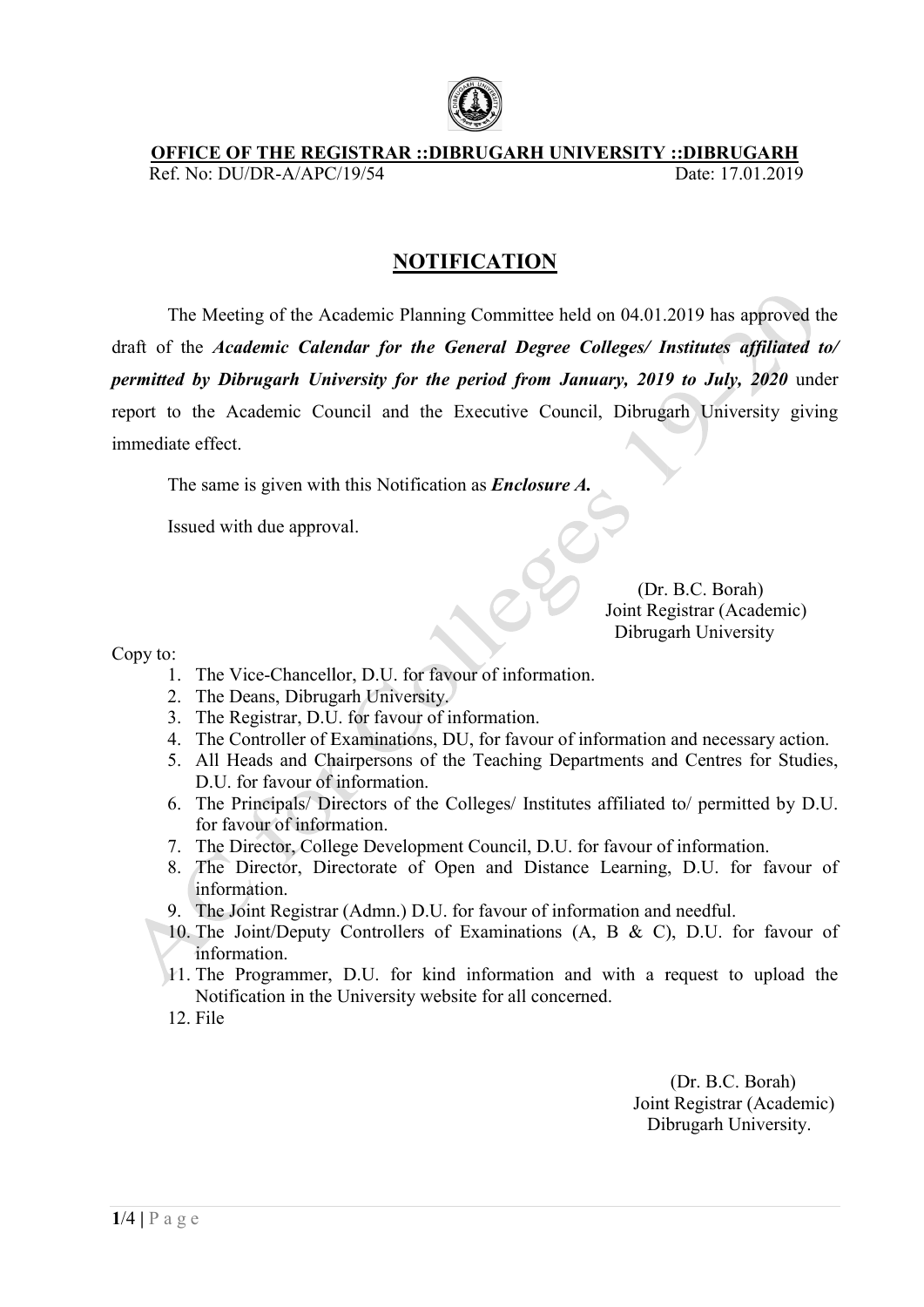

## ACADEMIC CALENDAR FOR THE GENERAL DEGREE COLLEGES/ INSTITUTES AFFILIATED TO/ PERMITTED BY DIBRUGARH UNIVERSITY (FROM JANUARY 2019 TO July 2020)

(Notified Vide Memo No.DU/DR-A/APC/18/54 dated 17.01.2019 as recommended by the Meeting of the Academic Planning Committee held on 04.01.2019)

| Date(s)                                           | <b>Events/Activities</b>                                                                                                                                                                                                                                                  |
|---------------------------------------------------|---------------------------------------------------------------------------------------------------------------------------------------------------------------------------------------------------------------------------------------------------------------------------|
| $1st$ January, 2019                               | 1. Commencement of the Even Semester Classes                                                                                                                                                                                                                              |
|                                                   | 2. Notification of Class Routine (College & Departmental),                                                                                                                                                                                                                |
|                                                   | Course Plans etc. in the Notice Boards                                                                                                                                                                                                                                    |
| 11 <sup>th</sup> January, 2019 (Friday)           | Last date for Submission of Evaluated Answer Scripts of the End                                                                                                                                                                                                           |
|                                                   | Semester Examinations of the B.A./ B.Sc./ B.Com programmes                                                                                                                                                                                                                |
|                                                   | with relevant documents by the Zonal Officers to the University                                                                                                                                                                                                           |
| $20^{th}$ - 31 <sup>st</sup> January, 2019        | College Week (any seven days)                                                                                                                                                                                                                                             |
| $9th$ -15 <sup>th</sup> February, 2019            | Declaration of the results of the Odd Semester B.A./ B.Sc./ B.Com.<br>Programmes                                                                                                                                                                                          |
| $9^{\text{th}}$ - $26^{\text{th}}$ February, 2019 | <sup>1st</sup> Sessional Examination of the $2^{nd}$ & 4 <sup>th</sup> and 6 <sup>th</sup> Semester of the                                                                                                                                                                |
|                                                   | B.A./B.Sc./B.Com. Programmes (any four days)                                                                                                                                                                                                                              |
| $23^{\text{rd}} - 28^{\text{th}}$ February, 2019  | Counseling for the Students of the BA/B.Sc./B.Com Programmes<br>and Mid Semester Feedback Assessment (any one day)                                                                                                                                                        |
| $2nd$ March, 2019 (Saturday)                      | Last date for notification of 1 <sup>st</sup> Sessional Examination Marks of the<br>$2nd$ , 4 <sup>th</sup> and 6 <sup>th</sup> Semester BA/B.Sc./B.Com Programmes in the<br>Departmental Notice Boards                                                                   |
| 28 <sup>th</sup> March, 2019 (Thursday)           | Last date for Form fill-up of the B.A./ B.Sc./ B.Com. End<br>Semester Examinations at the colleges                                                                                                                                                                        |
| $2nd - 9th$ April, 2019                           | 2 <sup>nd</sup> Sessional Examinations of the B.A./B.Sc./B.Com. Programmes<br>(any four days)                                                                                                                                                                             |
| $4th$ April, 2019 (Thursday)                      | Last date for submission of filled in Examination Forms of the<br>B.A./ B.Sc./ B.Com. End Semester Examinations ( $2nd$ , $4th$ & $6th$<br>Semester) by the colleges at the University                                                                                    |
| 19 <sup>th</sup> April, 2019 (Friday)             | 1. Last date for submission of Assignment by the students of BA/<br>B.Sc./ B.Com Programmes (if any)<br>2. Completion of the even semester classes of the BA/ B.Sc./<br><b>B.Com. Programmes</b><br>3. Last date for notification of $2nd$ Sessional Examination Marks of |
|                                                   | the BA/ B.Sc./ B.Com Programmes in the Departmental Notice<br><b>Boards</b>                                                                                                                                                                                               |
| $2nd - 31st$ May 2019                             | End Semester Examinations of the BA/B.Sc./B.Com. Programmes                                                                                                                                                                                                               |
| $9th$ May, 2019 (Thursday)                        | Last date for submission of Internal Assessment marks of the $2nd$ ,<br>4 <sup>th</sup> & 6 <sup>th</sup> Semester Students of the BA/ B.Sc./ B.Com Programmes<br>to the University                                                                                       |
| $11^{th}$ May -30 <sup>th</sup> May, 2019         | Admission Notice and Completion of the Admission Process in the<br>BA/B.Sc./B.Com 1 <sup>st</sup> Semester Classes                                                                                                                                                        |
| $1^{st}$ - 29 <sup>th</sup> June, 2019            | Admission to the BA/B.Sc./B.Com $3^{rd}$ & $5^{th}$ Semester Classes                                                                                                                                                                                                      |
| $7th$ June, 2019 (Friday)                         | 1. Commencement of the Odd Semester Classes of the BA/B.Sc./<br><b>B.Com. Programmes</b><br>2. Notification of Class Routine in the Colleges.<br>3. Notification of Course Plan/ Departmental Class Routine in the<br>Dept. Notice Boards of the Colleges.                |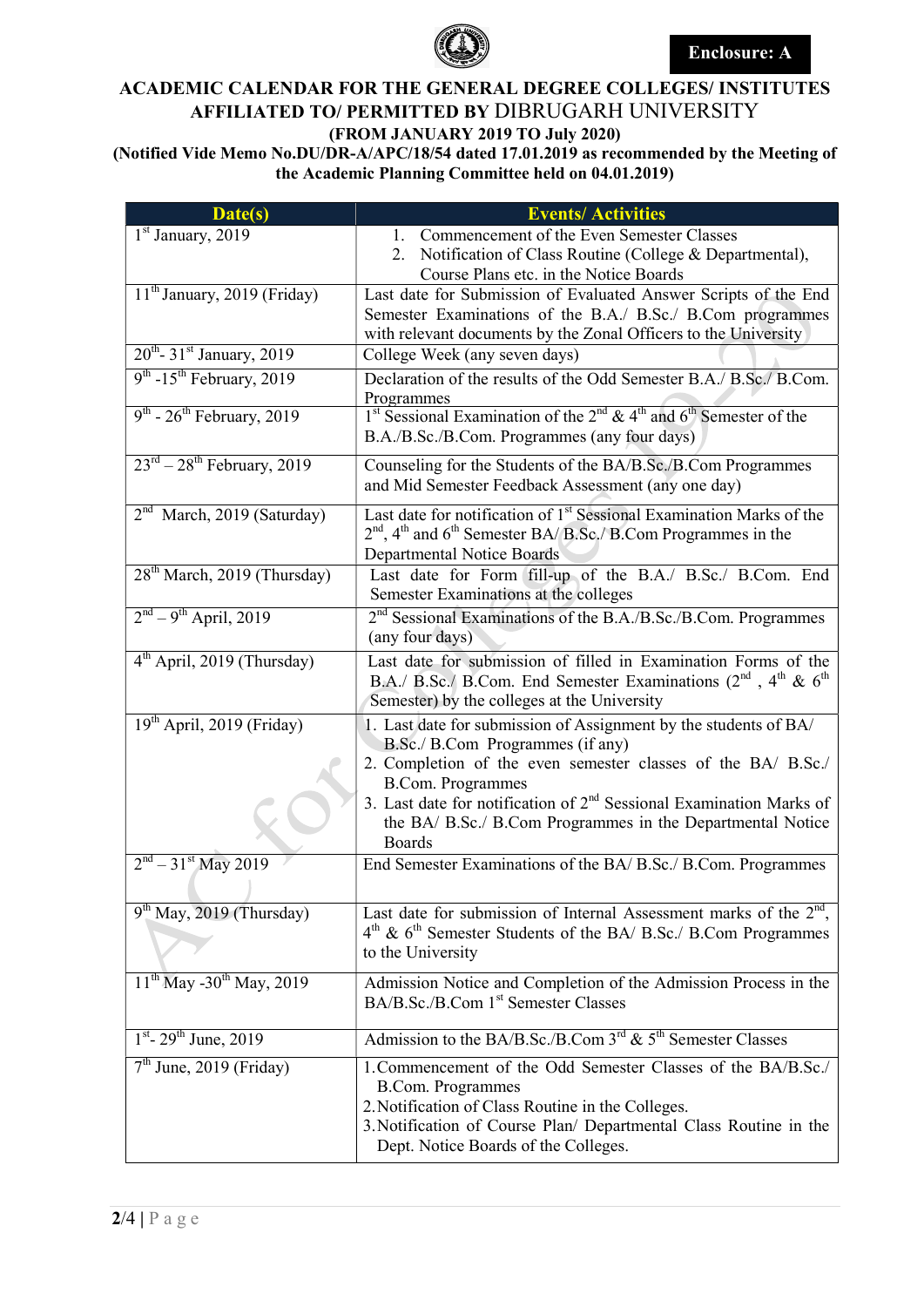| $8th$ June, 2019 (Saturday)                       | Last date for Submission of Evaluated Scripts of the End Semester                                                                                                                |
|---------------------------------------------------|----------------------------------------------------------------------------------------------------------------------------------------------------------------------------------|
|                                                   | Examinations of the BA/ B.Sc./ B.Com Programmes with relevant                                                                                                                    |
|                                                   | documents by the Zonal Officers to the University                                                                                                                                |
| $1st - 31st$ July, 2019                           | Mid Semester Vacation for the teaching staff of the colleges                                                                                                                     |
| $10^{th} - 16^{th}$ July, 2019                    | Declaration of the B.A./ B.Sc./B.Com. Even Semester Examination                                                                                                                  |
|                                                   | results                                                                                                                                                                          |
| 1 <sup>st</sup> August, 2019 (Thursday)           | Re-commencement of the $1^{st}$ , $3^{rd}$ & $5^{th}$ Semester Classes of the BA/<br>B.Sc./ B.Com Programmes                                                                     |
| $8^{th}$ -14 <sup>th</sup> August, 2019           | 1 <sup>st</sup> Sessional Examination of the BA/ B.Sc./ B.Com programmes<br>(any four days)                                                                                      |
| $16^{th} - 23^{rd}$ August, 2019                  | Counseling for the BA/B.Sc./B.Com 1st Semester Students and Mid                                                                                                                  |
|                                                   | Semester Feedback Assessment (any one day)                                                                                                                                       |
| $16^{th}$ - $26^{th}$ August, 2019                | Students' Union Election in the Degree Colleges (Any one day)                                                                                                                    |
| $16th$ August, 2019 (Friday)                      | Last date for submission of Filled in Registration Forms of the BA/<br>B.Sc./ B.Com 1 <sup>st</sup> Semester Students by the Colleges at the<br>University                       |
| $17th$ August, 2019 (Saturday)                    | Last date for notification of 1 <sup>st</sup> Sessional Examination Marks of<br>the BA/B.Sc./B.Com Programmes in the Departmental Notice<br>Boards                               |
| $1st$ - $10th$ September, 2019                    | Internal Assessment of the BA/ B.Sc./ B.Com Programmes through<br>Seminar/ Group Discussion etc.                                                                                 |
| 28 <sup>th</sup> September, 2019                  | 1. Last Date for Assignment Submission by the students (if any) of                                                                                                               |
| (Saturday)                                        | the BA/B.Sc./B.Com Programmes in the Semester System                                                                                                                             |
|                                                   | 2. Last date for Form Fill up of the B.A./ B.Sc./ B.Com End                                                                                                                      |
|                                                   | <b>Semester Examinations</b>                                                                                                                                                     |
| $1st - 10th$ October, 2019                        | $2nd$ Sessional Examination of the BA/B.Sc./B.Com Programmes                                                                                                                     |
|                                                   | (any four days)                                                                                                                                                                  |
| 31 <sup>st</sup> October, 2019 (Thursday)         | 1. Last date for notification of 2 <sup>nd</sup> Sessional (BA/ B.Sc./ B.Com<br>Programmes in the Semester System) Examination Marks in the<br><b>Departmental Notice Boards</b> |
|                                                   | 2. Last date for Submission of the filled in Examination Forms of                                                                                                                |
|                                                   | the BA/ B.Sc./ B.Com End Semester Examinations by the<br>Colleges at the University                                                                                              |
| 8 <sup>th</sup> November, 2019                    | Completion of the Odd Semester Classes of the B.A./                                                                                                                              |
|                                                   | <b>B.Sc./B.Com Programmes</b>                                                                                                                                                    |
| $15th$ November- $14th$<br>December, 2019         | End Semester Examinations of the BA/ B.Sc./ B.Com Programmes                                                                                                                     |
| 18 <sup>th</sup> November, 2019                   | Last date for submission of Internal Assessment marks of the                                                                                                                     |
| (Monday)                                          | Students of the BA/ B.Sc./ B.Com Programmes to the University                                                                                                                    |
| $16^{th}$ December 2019 -15 <sup>th</sup>         | Semester End vacation for the teaching staff of the Colleges                                                                                                                     |
| January, 2020                                     | conducting BA/ B.Sc./ B.Com Programmes                                                                                                                                           |
| $16th$ January, 2020                              | Commencement of the Even Semester Classes<br>1.                                                                                                                                  |
|                                                   | Notification of Class Routine (College & Departmental),<br>2.                                                                                                                    |
|                                                   | Course Plans etc. in the Notice Boards                                                                                                                                           |
| $20^{\text{th}} - 31^{\text{st}}$ January, 2020   | College Week (any seven days)                                                                                                                                                    |
| 24 <sup>th</sup> January, 2020 (Friday)           | Last date for Submission of Evaluated Answer Scripts of the End                                                                                                                  |
|                                                   | Semester Examinations of the B.A./ B.Sc./ B.Com programmes                                                                                                                       |
| $15^{\text{th}}$ -28 <sup>th</sup> February, 2020 | with relevant documents by the Zonal Officers to the University<br>Declaration of the results of the Odd Semester B.A./ B.Sc./ B.Com.                                            |
|                                                   | Programmes                                                                                                                                                                       |
| $20^{th}$ - $29^{th}$ February, 2020              | 1 <sup>st</sup> Sessional Examination of the $2^{nd}$ & 4 <sup>th</sup> and 6 <sup>th</sup> Semester of the                                                                      |
|                                                   | B.A./B.Sc./B.Com. Programmes (any four days)                                                                                                                                     |